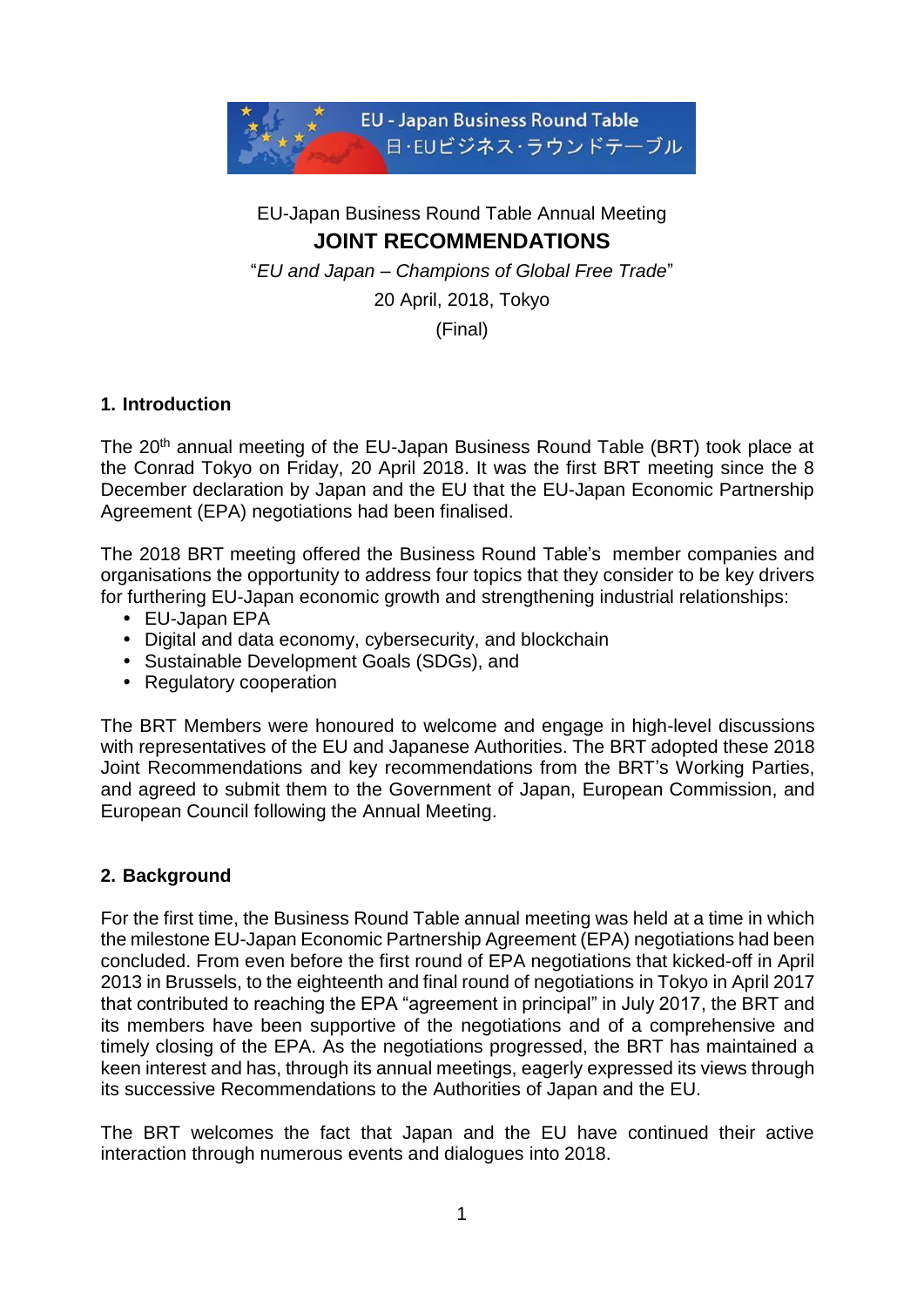### **3. EU-Japan Economic Partnership Agreement**

The BRT appreciates the successful conclusion of the negotiations of the EPA. During the EU-Japan Summit Telephone Talk last December, Prime Minister Abe and EU Commission President Juncker's joint statement confirmed the finalisation of negotiations on the EU-Japan EPA.<sup>1</sup> This conclusion of the EPA negotiations also reaffirms that Japan and the EU are important global partners which share fundamental values such as democracy, rule of law, and basic human rights.

The BRT considers the EU-Japan EPA to be a cornerstone of EU-Japan relations, will create considerable opportunities for both large enterprises and SMEs, and is therefore a topic that the BRT will continue to address.

The size of the economies that the EU-Japan EPA encompasses, as well as the economic potential of the partnership, cannot be overstated: combined, Japan and the EU account for 9% of the world's population, and represent 30% of world gross domestic product (GDP) and 40% of the value of global trade. The BRT believes that these figures represent incomparable economic promises for growth and cooperation both in the near and distant future.

The BRT is pleased that the negotiators for Japan and the EU achieved ambitious, comprehensive, and mutually-beneficial goals in the EPA – Japan will remove approximately 99% of its tariffs and the EU will remove 100% of its tariffs. Both sides conceded a 100% tariff elimination for manufactured goods. Many non-tariff measures have been addressed and the agreement will make it easier for EU and Japanese firms to provide services and to participate on an equal footing in bids for procurement tenders.

The BRT highly appreciates the efforts of the EU and Japanese Authorities to continue their cooperation in all different areas – including the regular open and transparent discussion of open topics – to bring the EU-Japan EPA to a fruitful and beneficial implementation for both partners. The BRT will continue to support the Authorities' efforts, and will monitor the Agreement's implementation and application.

The BRT holds the firm belief that this deepening of the bilateral economic relationship will complement the commitment both partners share to maintaining and strengthening the existing multilateral trade regime under the WTO and call upon all parties to reject protectionist sentiments to ensure a free and level-playing field in markets.

#### **4. Other Key Topics: Digital and Data Economy, Cybersecurity, Blockchain; Sustainable Development Goals (SDGs); Regulatory Cooperation and Interoperability**

Three additional Themed Discussion topics were selected, in addition to the overarching Themed Discussion topic of the EU-Japan EPA, as a reflection of issues that the BRT and its Members view as important, relevant, and timely as the economic partnership between the EU and Japan unfolds and develops in the coming years.

 $\overline{a}$ <sup>1</sup> <http://www.mofa.go.jp/files/000315382.pdf> and [http://europa.eu/rapid/press-release\\_STATEMENT-17-](http://europa.eu/rapid/press-release_STATEMENT-17-5182_en.htm) [5182\\_en.htm](http://europa.eu/rapid/press-release_STATEMENT-17-5182_en.htm)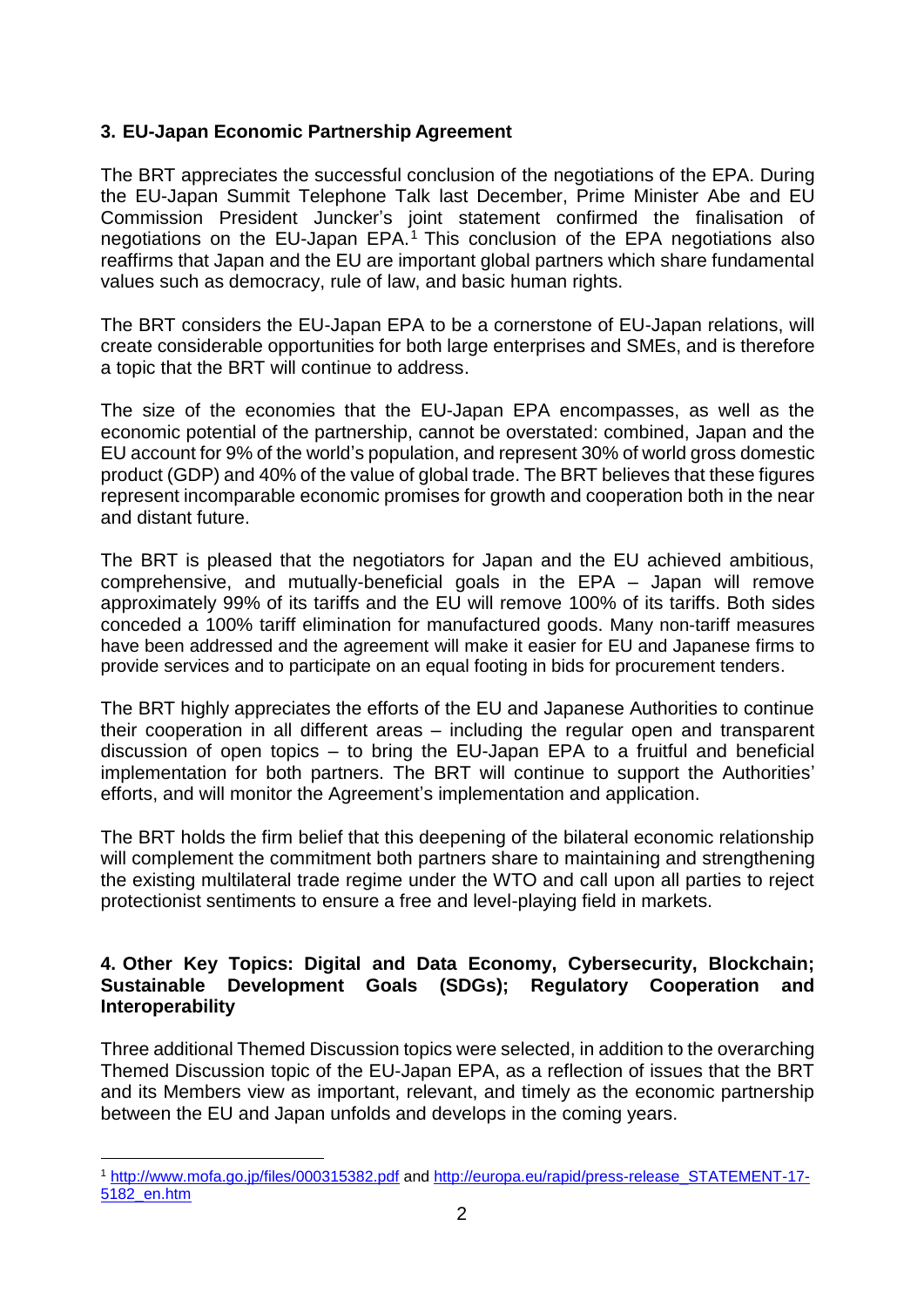#### *Digital and Data Economy, Cybersecurity, Blockchain*

In consideration of the importance of the role that the digital and data economy plays in efficient, innovative, and sustainable economic growth for both the EU and Japan, the BRT selected 'digital and data economy, cybersecurity, and blockchain' as a Themed Discussion topic for this year's Annual Meeting. The BRT recognises that AI has an increasingly important role in our professional and personal lives and welcomes the opportunities the technology will provide for future EU-Japan cooperation.

As part of the first EU-Japan Digital Week in Tokyo, dialogues between the European Commission and Japanese Government were held in October 2017, bringing together Japan and the EU's ambitious digital policy initiatives (Society 5.0 and Digital Single Market Strategy). <sup>2</sup> The BRT welcomes the on-going discussions and workshops (involving industry participants) between the European Commission and MIC and METI – including the 7<sup>th</sup> EU-Japan ICT Strategies Workshop held on 18 April in Tokyo. The BRT is pleased to learn that the EU, MIC and METI agreed in this context to deepen their exchanges and cooperation on the economic aspects of cybersecurity, including the topic of certification, and on the data economy.

#### *Sustainable Development Goals (SDGs)*

In light of the active and strong emphasis with which the Authorities of both the EU and Japan have included SDGs as integral elements of their economic growth policies, the BRT considers it fitting and timely to have SDGs as a Themed Discussion topic at this year's BRT Annual Meeting.

The BRT commends the Authorities of Japan and the EU for their emphasis and efforts to promote SDGs through the EU-Japan EPA's chapter on trade and sustainable development, and more broadly through the Japanese Government's SDGs Action Plan 2018 and the EU's efforts to implement its 2030 Agenda for Sustainable Development both domestically and globally.  $3$  The BRT welcomes the Authorities' ongoing cooperation on CSR issues via the EU-Japan CSR Business Dialogue Meeting. 4

#### *Regulatory Cooperation*

Regulatory coherence and regulatory cooperation are regarded as fundamental building blocks for the high-level trade rules that the BRT views as indispensable to the EU-Japan economic partnership. Accordingly, the BRT selected regulatory cooperation as a Themed Discussion to provide industry and Authorities the opportunity to foster publicprivate engagement on the topic. The BRT acknowledges the effectiveness and synergy established between Japan and the EU in the EU-Japan Industrial Policy Dialogue that, under the stewardship of METI and DG GROW, has been ongoing annually for two decades. Regulatory cooperation, regulatory convergence, interoperability, standards and conformity assessment, and discussions on competitiveness and industrial policy are regarded by the BRT as critical elements in expanding the economic foundations of both the EU and Japan, as well as energising SMEs, entrepreneurs, and industry.

The BRT recognises that ongoing, and transparent regulatory cooperation, as an overarching topic, is a vital element of the EU-Japan EPA, and sees the EPA as a keystone in strengthening the economic relationship between Japan and the EU.

 $\overline{a}$ <sup>2</sup> <https://ec.europa.eu/digital-single-market/en/blogposts/celebrating-eu-japan-digital-week-tokyo>

<sup>&</sup>lt;sup>3</sup> [http://ec.europa.eu/environment/sustainable-development/SDGs/implementation/index\\_en.htm](http://ec.europa.eu/environment/sustainable-development/SDGs/implementation/index_en.htm)

<sup>4</sup> Japan Business Council in Europe (JBCE)